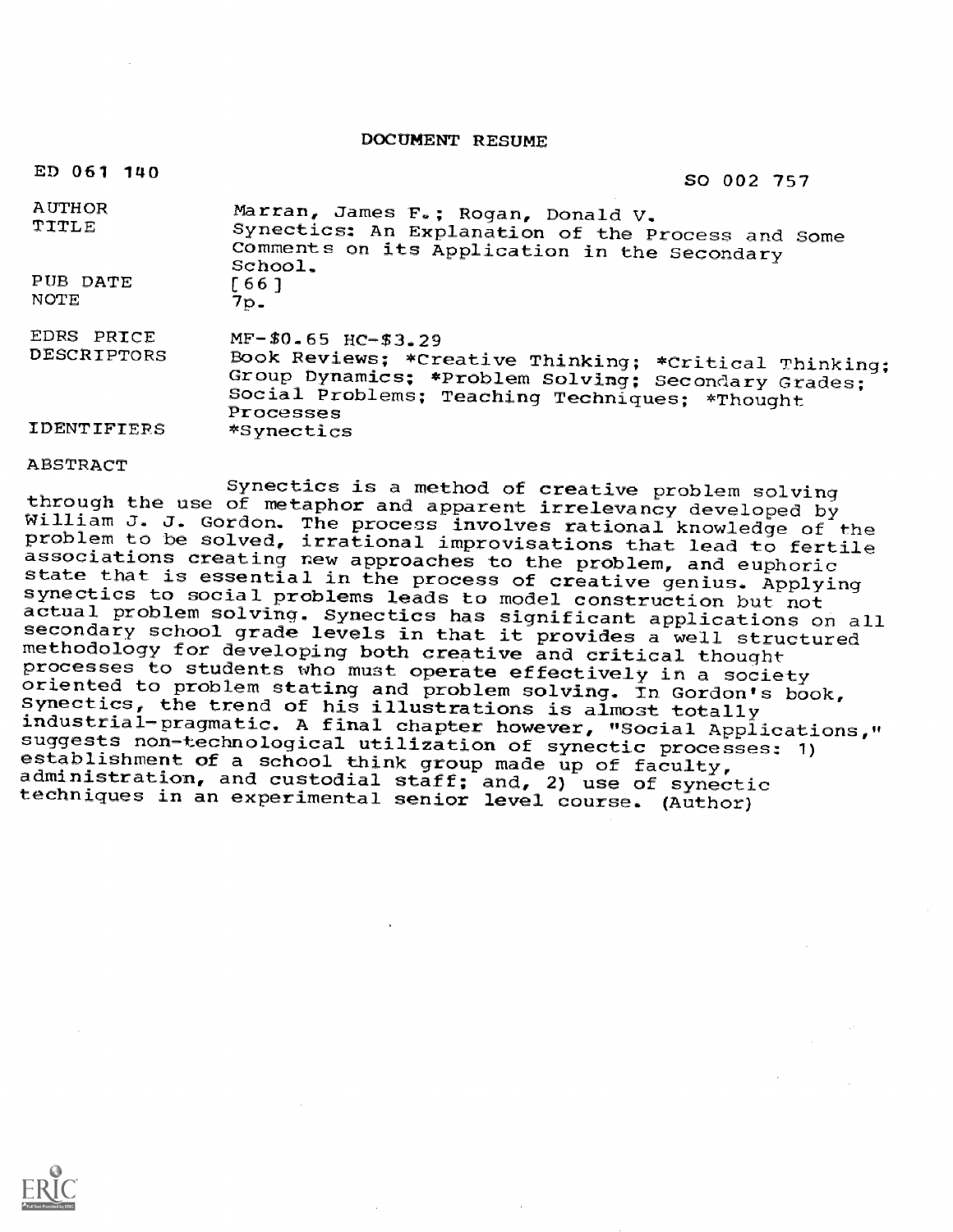SYNECTICS: AN EXPLANATION OF THE PROCESS AND SOME COMMENTS ON ITS APPLICATION

IN THE SECONDARY SCHOOL

JAMES F. MARRAN & DONALD V. ROGAN

U.S. DEPARTMENT OF HEALTH. EDUCATION & WELFARE OFFICE OF EDUCATION THIS DOCUMENT HAS BEEN REPRO-**COLOMENT THIS BELLY ALTIMATE**<br>CUCED EXACTLY AS RECEIVED FROM<br>THE PERSON OR ORGANIZATION ORIG-INATING IT POINTS OF VIEW OR OPIN-IONS STATED DO NOT NECESSARILY REPRESENT OFFICIAL OFFICE OF EDU-CATION POSITION OR POLICY.

Synectics, a method of creative problem solving through the use of metaphor and apparent irrelevancy, was developed in a gradual way by William J. J. Gordon of Cambridge, Massachusetts. The process was employed in the late 40's and early 50's by Gordon when he worked in the area of marine engineering, especially in submarine design. In those years, the technique was refined and polished so that by 1962, Gordon and his associates were astute enough in their tactic to formalize this activity of analogy and market it through Synectics, Incorporated. The Department of Defense, The Rockefeller Foundation, N.I.T. and Harvard all contributed financial support, consultive services and personnel in the developmental years and eventually American industry became the synetic laboratory, a condition which is generally true even today. Now scores of industries have synectic groups at work producing basic novelty and experimental insight models as well as attacking invention problems. The Cambridge group, which was the original one, continues to function and provides basic data to newer groups and receives hypotheses from the industrial and technological firelds for review and possible implementation.

Gordon feels that the answer to many a technological riddle can be found by bringing people together from their various branches of learning and encouraging them to let the sparks fly. His basic principle is that every human being has a latent gift for invention which generally goes undeveloped. When faced with a difficult problem, the tendency is to dissect its various componenta and eeek a solution by being logically inductive. The result is that such an approach often leads to frustration and mediocre or ineffective solutions. Going beyond the problem by stepping outside it, by using the imagination is a more productive approach Gordon contends. Archimedes<sup>t</sup> "Eurekaa!" aand Newton's falling apple are



2275

ED 061140

1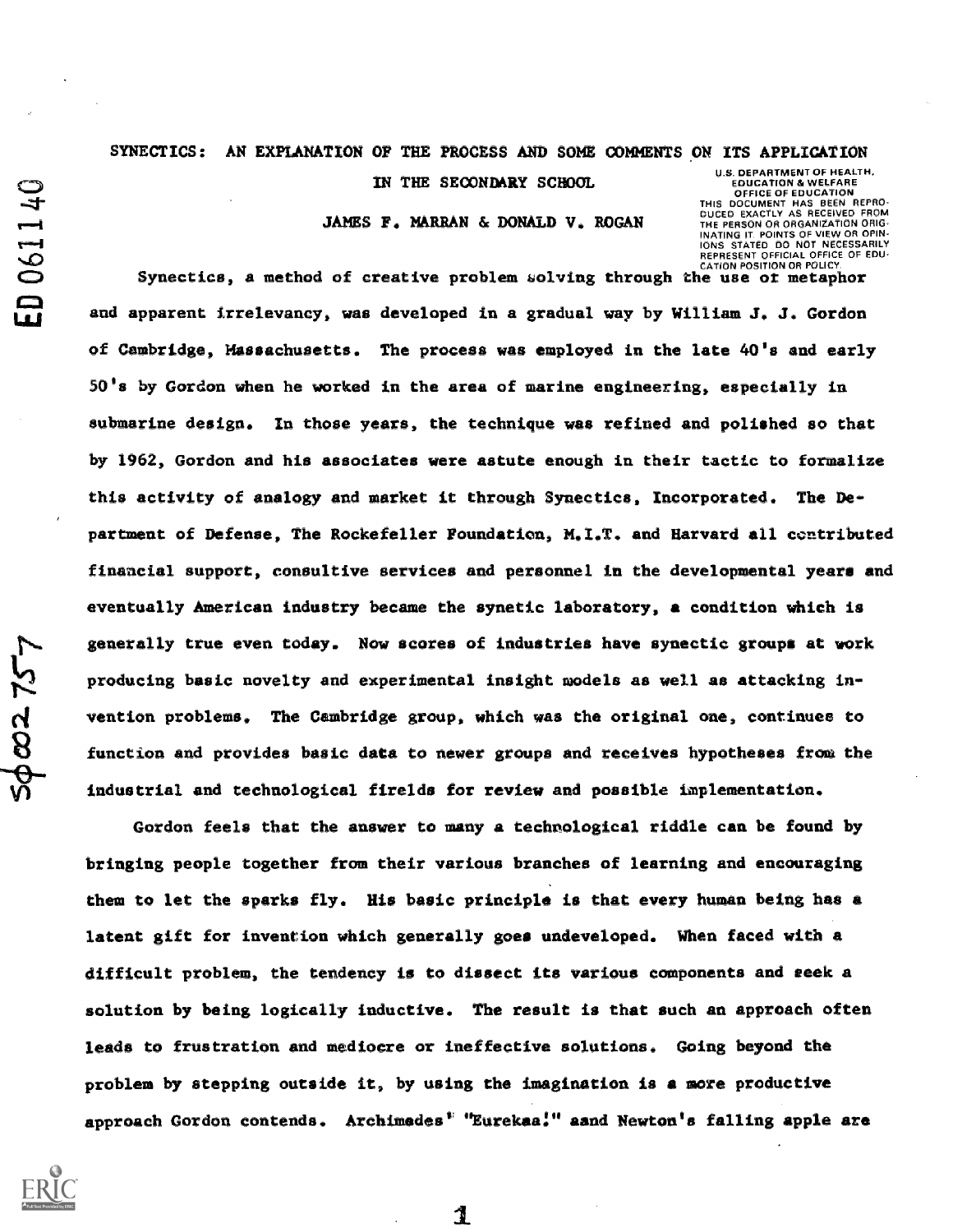celebrated examples of the mental process that can be classified as synectic.

Once the synectic group has been formed and its members instructed in the devices, structure and types of analogy (direct, personal, symbolic), it is then relatively easy to plunge participants into a problem that interests them. The direction of the group is in the hands of a "juggler" who evokes metaphors by questioning. When the group becomes skilled enough in the process, the juggler's job can be put on a rotating basis so that each seseion will have a new one. In addition to productive questioning and generally keeping track of things, the juggler must be able to spot that moment when the group has more or less consciously reached a state of euphoria. Cordon suggssts that along with a rational kaowledge of the problem to be solved and the irrational improvisations that lead to fertile associations creating new approaches to the problem, the euphoric state is a final essential element in the process of creative genius.

What all this leads to is what the synecticians call a view point - an original but practical approach to the problem as understood. It does not mean that the solution is worked out in every detail. The view point, then, is really skeletal and can be fleshed out in the construction of a model or in a laboratory experiment. It is, of course, impossible in the social applications of synectics to create anything more than a general model outlining the nature of the solution. The result of a synectic inquiry on how to coordinate the proliferation of research being done in American universities in the physical and social sciences and in the humanities might, for example, result in a solution which suggests the establishment of a national university, and such a solution could practically go no further than a descriptive model.

At present, the people at Synectics, Incorporated are spending about 40% of their time in the field of general educational research. Results to date have been promising but a great deal more needs to be done. Certainly synectics has

 $-2-$ 

2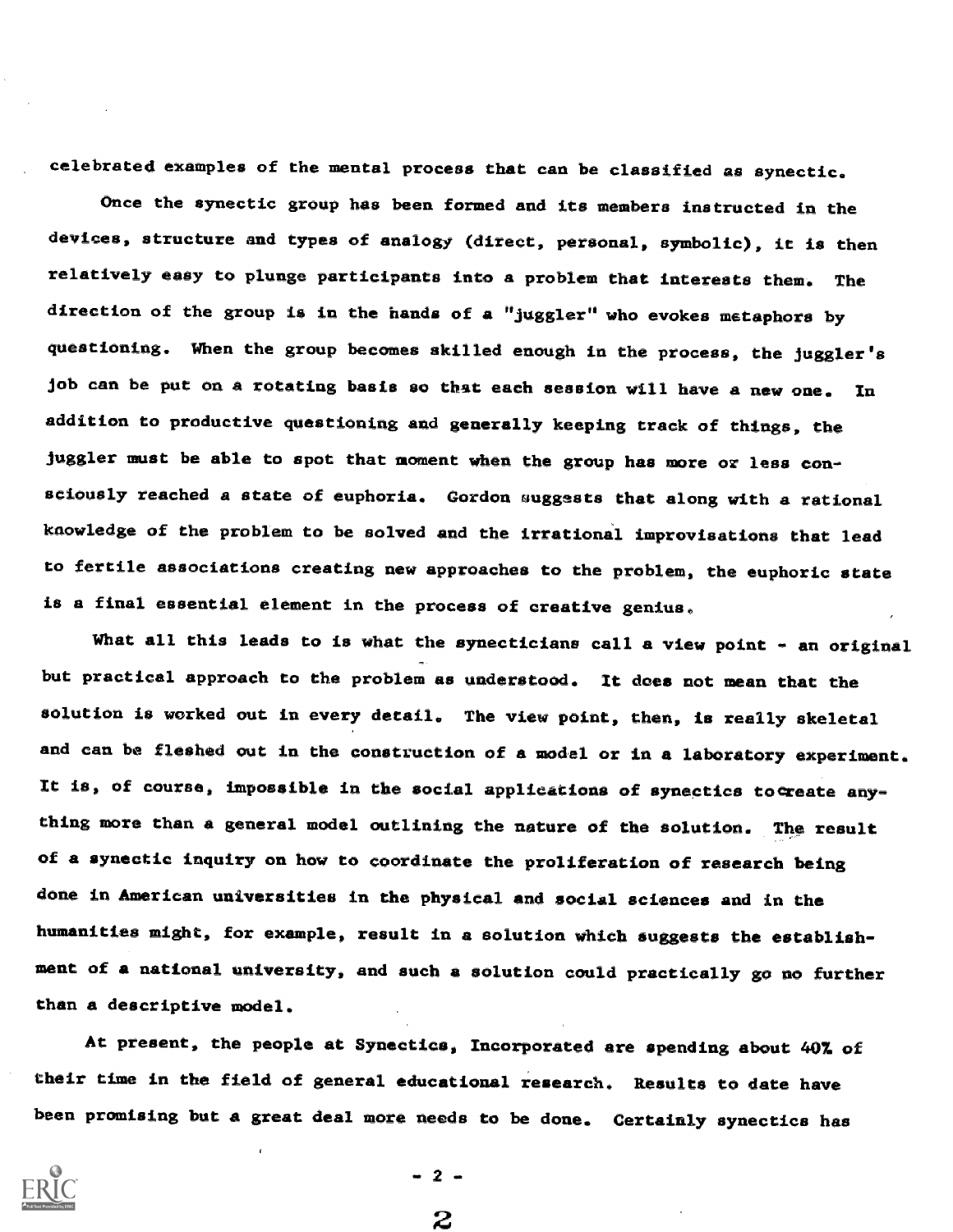significant applications on all secondary school grade levels in that it provides a well structured methodology for developing both creative and critical thought processes to students who must operate effectively in a society oriented to problem stating and problem solving.

Included here are ftve examples which could be used to involve secondary school students in the social applications of the synectic process.

#### PROBLEM NUMBER ONE

- QUESTION: What is a feasible economic alternative to industrialism for emerging nations caught up in the Revolution of Rising Expectations?
- PROBLEM AS UNDERSTOOD: Because so many new nations in the Afro-Asian block lack the prerequisites for developing a viable industrialized society - low literacy rate, limited technological skills, scarcity of raw materials, little capital, restricted markets, undeveloped urban techniques, unstable political structures and a paucity of managerial direction - progress is often slow and generally ineffectual.

#### PROBLEM NUMBER TWO

- QUESTION: What might be the most promising approach to the coordination of science research and its application in the United States in the next twentyfive years?
- PROBLEM AS UNDERSTOOD: At present the federal government spends upwards of \$17 million annually on scientific research and development, and the figure is going up all the time. About 80% of all graduate education in the sciences in the nation's universities is being supported by various government agencies. The White House has at its bidding a Science Adviser to the President, the President's Science Advisory Committee, the Office of Science and Technology and the Federal Council for Science and Technology and in addition, there is the Atomic Energy Commission, the National Aeronautic and Space Administration, the United States Public Health Service, the United States Weather Bureau and scores of minor agencies involved either in science research or its applications or both. As a result, science obviously could occupy a conspicuous place in national policy making but there is no evidence of a comprehensive framework of science policy, just an abundance of isolated policies that are used to give meaning to separate scientific erdeavors.



3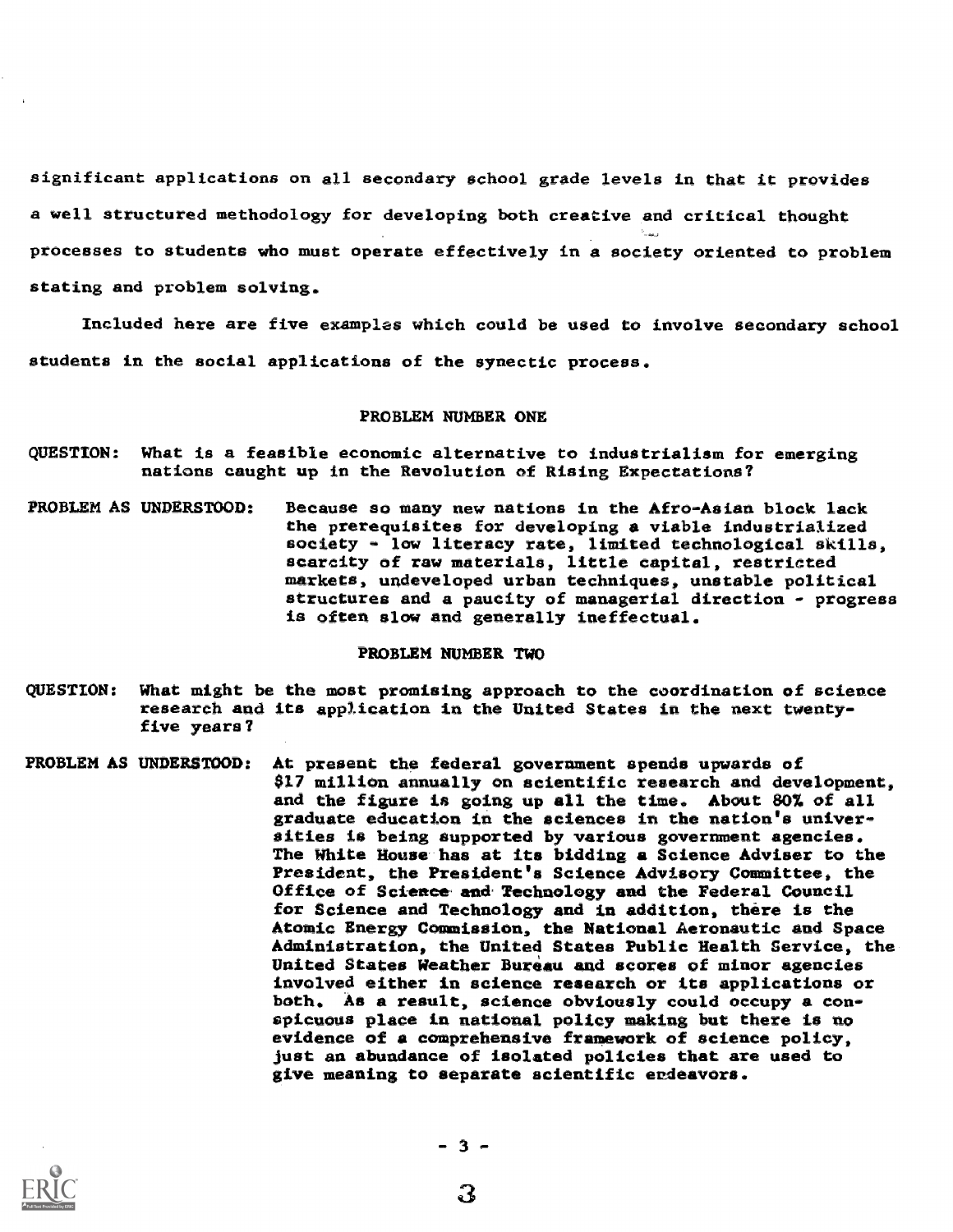#### PROBLEM NUMBER THREE

- QUESTION: How does a student body go about developing and putting into operation the "ideal' secondary school?
- PROBLEM AS UNDERSTOOD: The first issue to be resolved here is the nature of the ideal high school. Students tend to be generally critical of the institutions in which they are being educated. Complaints run the gamut from the school being too easy to its being too difficult, from grades being poor motivators for success to grades being the only reason for students to work, from too much faculty-administrative manipulation of school life to a disinterestad faculty and an indifferent administration. Once agreement can be achieved on a plan for what the "best" kind of school would be, then the problem of how to achieve it can be solved.

### PROBLEM NUMBER FOUR

- QUESTION: What kind of inexpensive art form could be developed that would be really "living," changing but always visually interesting and intellectually aesthetic?
- PROBLEM AS UNDERSTOOD: The magic of art is the variety which promotes its emotional impact. An object of art is frequently assessed as being interesting but of such content that the viewer comments that he "wouldn't want to live with it." What he is saying in effect is that the object has only temporary interest value, that prolonged exposure to it becomes tiresome and wearing. In a world that is becoming increasingly more visually aware, there is certainly a need for an expression of art that would be organic enough to be ever changing but never exceeding a defined spatial area and never losing either color or interest.

### PRO5LEM NUMBER FIVE

- $\texttt{OUESTION:}$ How can all students in any given American secondary school be made to become more aware of and involved in community problems?
- PROBLEM AS Among a large number os students, there is a general apathy about the whole range of critical conditions that afflict the local, rational and international communities. Many times students tend to ignore the existence of such problems or express such a feeling of detachment about them that there seems to be little hope that these students will ever come to terms with understanding them and dealing with them in a meaningful way. Classroom treatment of problem areas is frequently viewed as merely an academic exercise and participants in various social service projects, politically oriented clubs and problem solving activities invites the attention of less than a quarter of the student body.

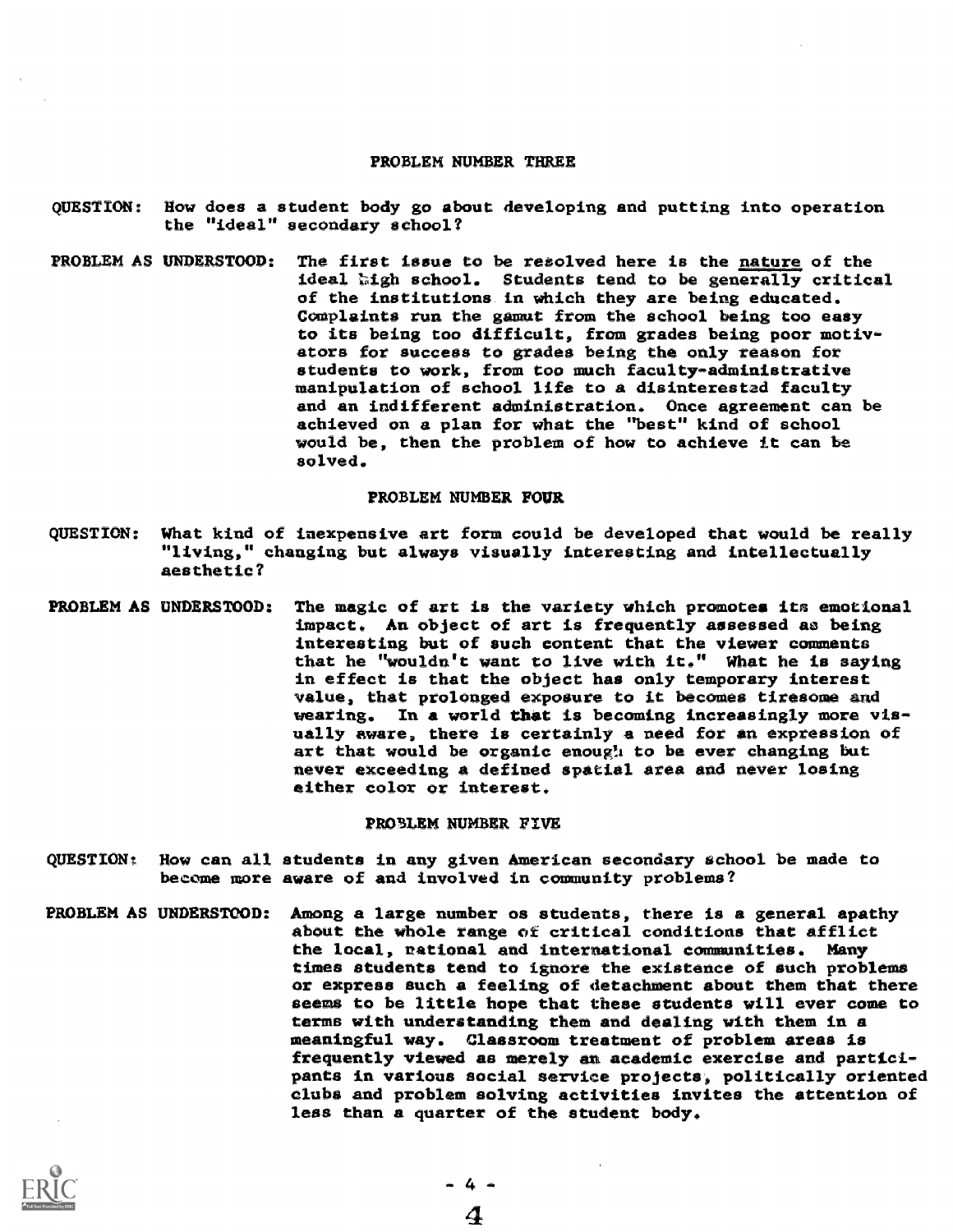If synectics is properly taught and the process of student selection carefully controlled, it possesses inherently a strategy for developing another dimension the creative process and could have significant implications in all the departments of the secondary school for staff and student body alike.

# **SYNECTICS** Notes on the Theory and Book by William J. J. Gordon

Synectics (the joining together of different and apparently irrelevant elements) takes as its goal the analysis of creative thought processes in an attempt to define structure. Once the essentials are pinpointed and isolated, synectics then introduces them into group problem solving situtations in an effort to stimulate and produce creative thinking by the individuals involved.

Gordon first defines the recurrent patterns of mental activity which accompany the creative process. These he draws from autobiographical sources (Einstein for instance, and from participant description of ongoing creative thinking. The structure which he sees as emerging is a multiphase one involving empathy, involvementdetachment, deferment, speculation, and autonomy of object. Throughout this process, various forms of analogy, subsequently superceded by the more inclusive concept of metaphor, becomes the synectics operational mechanism.

In essence, synectics attempts to make explicitly conscious subconscious mechanisms of creative processes so that they can be evoked when the need arises. The synectics mechaniam of metaphor use and its auxiliary devices (ability to tolerate and use the irrelevant, ability to "play" or give in to flights of fancy) are intended to induce appropriate psychological states and thus promote creative activity.

Gordon goes into considerable detail to illustrate the operational aspect of his creative thinking analysis. Its use is problem centered, as he defines creative process as mental activity in problem-stating, problem-solving situations where artistic or technical inventions are the result



5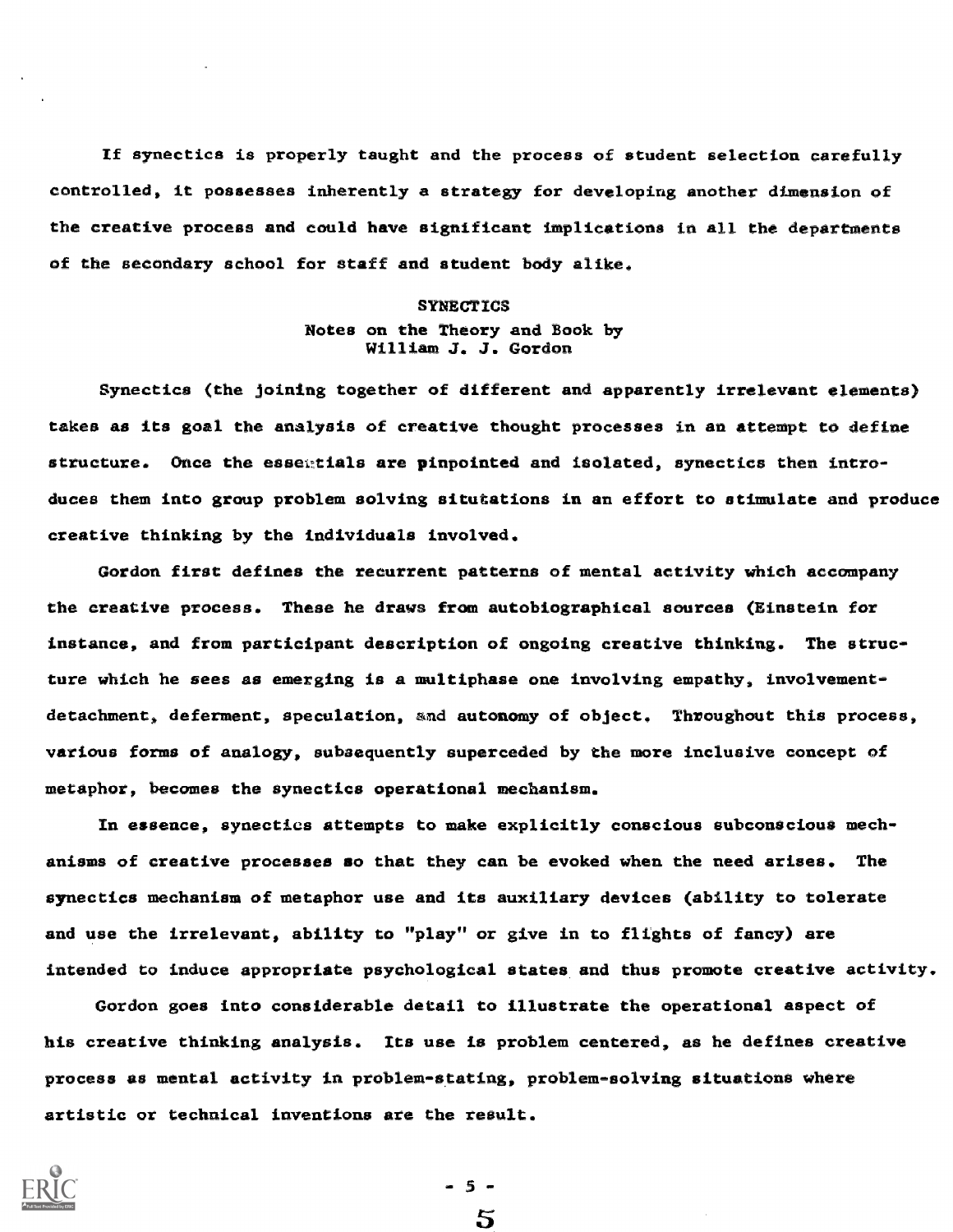The trend of his illustrations is almost totally industrial-pragmatic, i.e. a better paint product, a road which will not deteriorate. Even in his description of qualifications for synectics group membership, he is concerned with intracorporate criteria for the most part.

It is not until the last and briefest chapter that Gordon introduces a possible non-technological utilization of synectic processes. The chapter, entitled "Social Applications," presents an extended dialogue concerning military defense and the economy. It indicates that other than industry oriented situations lend themselves to synectic technique.

It is this chapter which points up the relevance of synectics to the present educational structure. Two possible areas of utilization of these ideas suggest themselves;

> 1. The formation of a synectics group from administration, faculty, and custodial personnel of a school district, to concern themselves with creative approaches to educational problems in the schools.

This carefully selected group (see Gordon criteria, pp. 57-74) would become something of a structured "think" group, utilizing synectics techniques on matters of concern to the entire school structure.

2. The second utilization would involve use of synectic techniques with a group of senior students. A course, offered twice a week as a one semester minor, Would be open to approximately eight students on the recommendation of the Department Chairmen.

After a period of familiarization with synectic processes, the class would concern itself with application of those techniques to social problem situations. The widest possible range of interests and subject strengths should characterize the group, as well as certain applicable criteria drawn from Gordon.

The encouragement and reinforcement of creative thought processes which could result from the implementation of these suggestions, as well as possible greater insights into school problems derived from the first group, and the introduction into the second group of technique of creative thought for further utilization, would be anticipated outgrowths of this experiment.

້ ຂີ